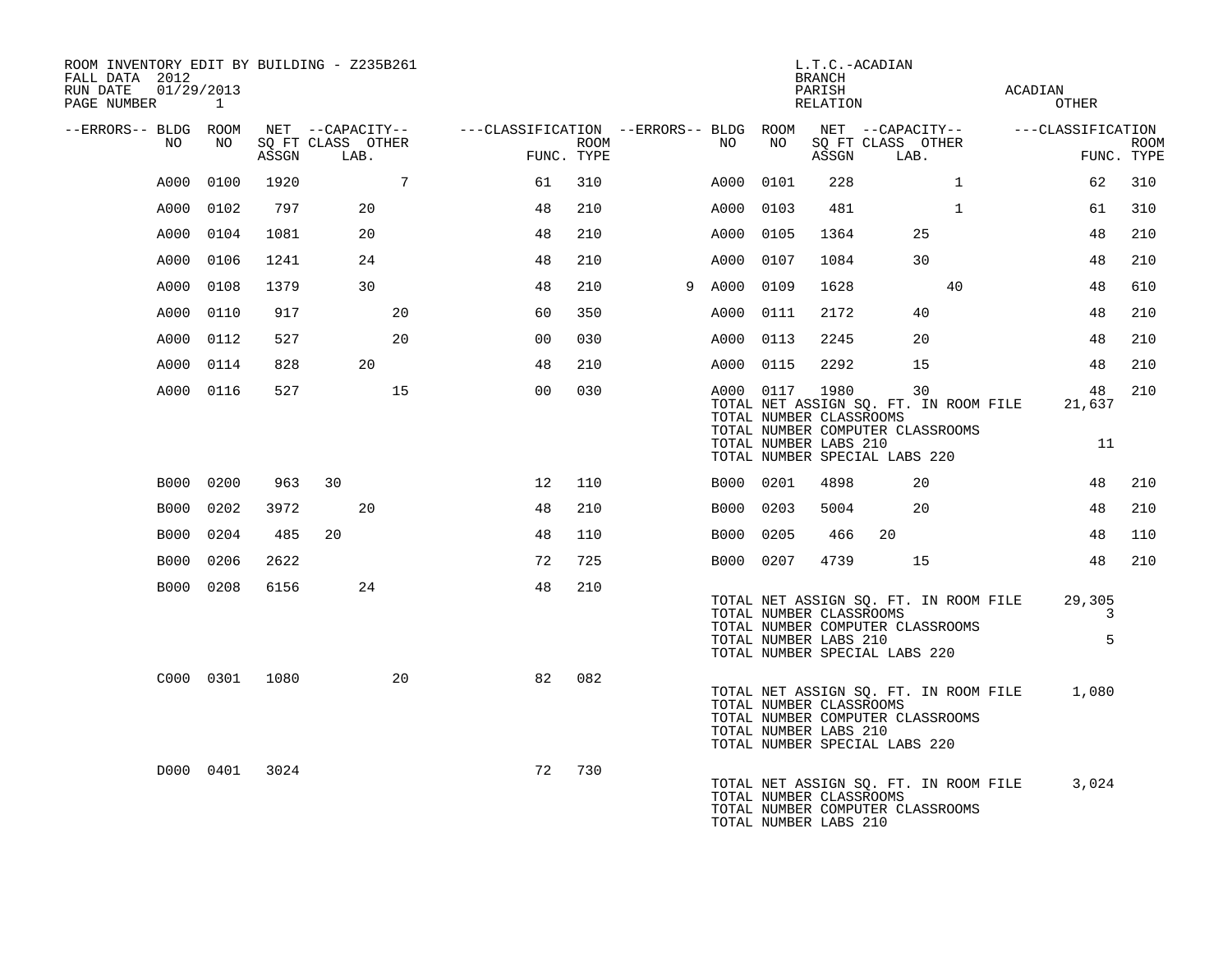| ROOM INVENTORY EDIT BY BUILDING - Z235B261<br>2012<br>FALL DATA<br>01/29/2013<br>RUN DATE<br>PAGE NUMBER | L.T.C.-ACADIAN<br>BRANCH<br>PARISH<br>RELATION                                                                                                                               | ACADIAN<br>OTHER                               |
|----------------------------------------------------------------------------------------------------------|------------------------------------------------------------------------------------------------------------------------------------------------------------------------------|------------------------------------------------|
| NET<br>ROOM<br>--ERRORS-- BLDG<br>--CAPACITY--<br>SO FT CLASS<br>OTHER<br>NO.<br>NΟ<br>ASSGN<br>LAB.     | ROOM<br>NET --CAPACITY--<br>---CLASSIFICATION<br>--ERRORS-- BLDG<br>ROOM<br>SO FT CLASS<br>OTHER<br>NO<br>NO<br>FUNC. TYPE<br>ASSGN<br>LAB.<br>TOTAL NUMBER SPECIAL LABS 220 | ---CLASSIFICATION<br><b>ROOM</b><br>FUNC. TYPE |